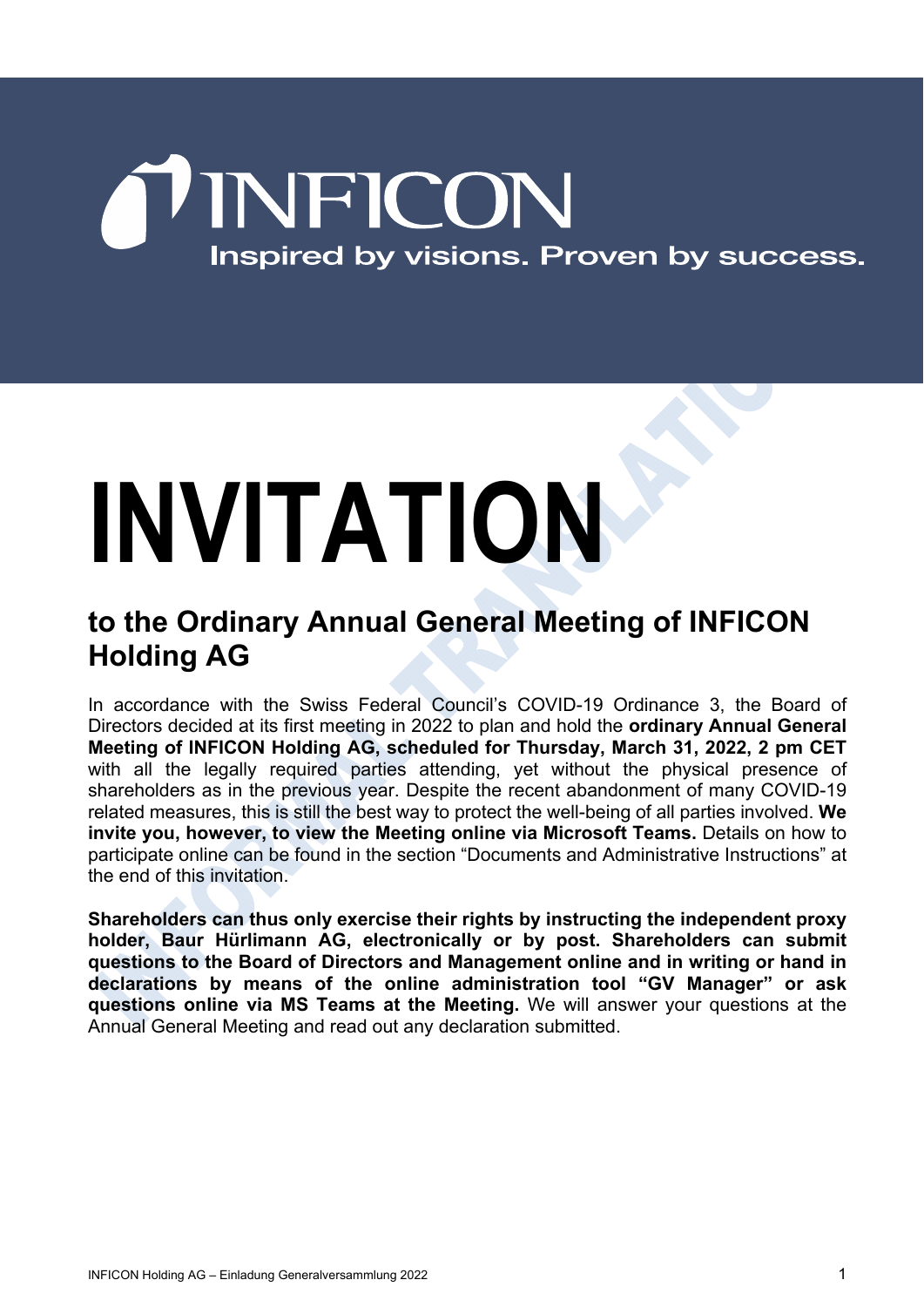#### **ITEMS ON THE AGENDA, INFORMATION and PROPOSALS by the BOARD OF DIRECTORS**

| 1. Approval of the Management<br><b>Report, Annual Financial</b><br><b>Statements of INFICON</b><br><b>Holding AG and Consolidated</b><br><b>Financial Statements of</b><br><b>INFICON Group for the Fiscal</b><br><b>Year 2021</b> | The Board of Directors proposes approval.                                                                                                                                                                                                                                                                                                                                                                                            |            |                    |
|-------------------------------------------------------------------------------------------------------------------------------------------------------------------------------------------------------------------------------------|--------------------------------------------------------------------------------------------------------------------------------------------------------------------------------------------------------------------------------------------------------------------------------------------------------------------------------------------------------------------------------------------------------------------------------------|------------|--------------------|
| 2. Granting discharge to the<br><b>Members of the Board of</b><br><b>Directors</b>                                                                                                                                                  | The Board of Directors proposes to grant discharge to the<br>Members of the Board of Directors for their activity during<br>the fiscal year 2021                                                                                                                                                                                                                                                                                     |            |                    |
| 3. Allocation of the Available<br><b>Earnings of INFICON Holding</b><br><b>AG / Distribution from Retained</b><br><b>Earnings</b>                                                                                                   | Legal reserves from capital contributions<br>as at beginning of 2021                                                                                                                                                                                                                                                                                                                                                                 | <b>CHF</b> | 7,227,010          |
|                                                                                                                                                                                                                                     | Share price premium on exercised stock<br>options 2021                                                                                                                                                                                                                                                                                                                                                                               | <b>CHF</b> | 967,200            |
|                                                                                                                                                                                                                                     | Legal reserves from capital contributions<br>per 31.12.2021                                                                                                                                                                                                                                                                                                                                                                          | <b>CHF</b> | 8,194,210          |
|                                                                                                                                                                                                                                     | The Board of Directors proposes to<br>distribute CHF 3.10 per share from the<br>legal reserves from capital contributions                                                                                                                                                                                                                                                                                                            |            |                    |
|                                                                                                                                                                                                                                     | Retained earnings at beginning of 2021                                                                                                                                                                                                                                                                                                                                                                                               | <b>CHF</b> | 179,778,604        |
|                                                                                                                                                                                                                                     | Loss on own shares                                                                                                                                                                                                                                                                                                                                                                                                                   | <b>CHF</b> | $-252,439$         |
|                                                                                                                                                                                                                                     | Distribution to shareholders 2021                                                                                                                                                                                                                                                                                                                                                                                                    | <b>CHF</b> | $-39,086,048$      |
|                                                                                                                                                                                                                                     | Net Income 2021                                                                                                                                                                                                                                                                                                                                                                                                                      | CHF        | 32,739,126         |
|                                                                                                                                                                                                                                     | Retained earnings per December 31, 2021                                                                                                                                                                                                                                                                                                                                                                                              | CHE        | 173,179,243        |
|                                                                                                                                                                                                                                     | Retained earnings per January 1, 2022                                                                                                                                                                                                                                                                                                                                                                                                | <b>CHF</b> | 173, 179, 243      |
|                                                                                                                                                                                                                                     | Distribution of Dividend of gross CHF<br>17.90 per share                                                                                                                                                                                                                                                                                                                                                                             | <b>CHF</b> | -43,768,382        |
|                                                                                                                                                                                                                                     | Remaining balance of retained earnings<br>carried forward<br>The Board of Directors proposes the distribution of a dividend of CHF<br>17.90 per share and that the remaining balance of retained earnings be<br>carried forward. Proposed ex-dividend date is Monday, April, 6, 2022,<br>proposed record date Tuesday, April 5, 2022, and proposed payment<br>date for the distribution to shareholders is Wednesday, April 6, 2022. | <u>CHF</u> | <u>129,410,861</u> |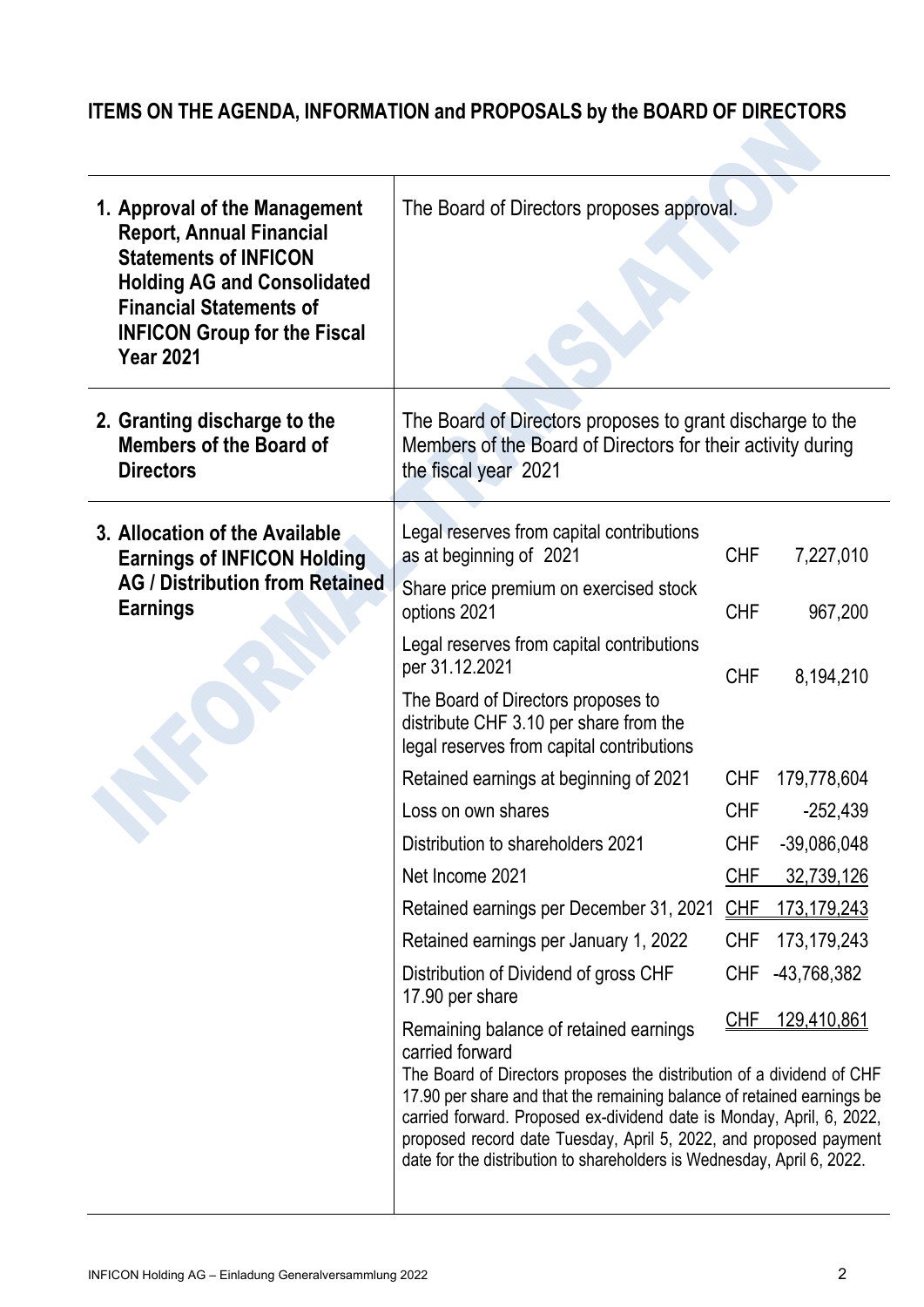| 4. Elections of the Members of                                                                                                                              | Information provided by the Board of Directors:                                                                                                                                                                                     |
|-------------------------------------------------------------------------------------------------------------------------------------------------------------|-------------------------------------------------------------------------------------------------------------------------------------------------------------------------------------------------------------------------------------|
| the Board of Directors, of<br>the Chairman of the Board<br>of Directors, and the<br><b>Members of the</b><br><b>Compensation and HR</b><br><b>Committee</b> | Ms. Vanessa Frey and Messrs Dr. Beat Lüthi, Dr. Richard<br>Fischer, Beat Siegrist and Dr. Reto Suter have all declared to<br>accept a re-election.                                                                                  |
| <b>VERWALTUNGSRAT:</b>                                                                                                                                      |                                                                                                                                                                                                                                     |
| 4.1 Dr. Beat E. Lüthi as Member<br>and as Chairman of the<br><b>Board of Directors</b>                                                                      | The Board of Directors proposes the re-election of Dr. Beat<br>E. Lüthi as Member and as Chairman of the Board of<br>Directors for a one-year term of office until the closing of the<br>following Ordinary Annual General Meeting. |
| 4.2 Dr. Richard Fischer as<br>Member of the Board of<br><b>Directors</b>                                                                                    | The Board of Directors proposes the re-election of Dr.<br>Richard Fischer as Member of the Board of Directors for a<br>one-year term of office until the closing of the following<br><b>Ordinary Annual General Meeting.</b>        |
| 4.3 Vanessa Frey as Member of<br>the Board of Directors                                                                                                     | The Board of Directors proposes the re-election of Vanessa<br>Frey as Member of the Board of Directors for a one-year<br>term of office until the closing of the following Ordinary<br><b>Annual General Meeting.</b>               |
| 4.4 Beat Siegrist as Member of<br>the Board of Directors                                                                                                    | The Board of Directors proposes the re-election of Beat<br>Siegrist as Member of the Board of Directors for a one-year<br>term of office until the closing of the following Ordinary<br><b>Annual General Meeting.</b>              |
| 4.5 Dr. Reto Suter as Member of<br>the Board of Directors                                                                                                   | The Board of Directors proposes the re-election of Dr. Reto<br>Suter as Member of the Board of Directors for a one-year<br>term of office until the closing of the following Ordinary<br><b>Annual General Meeting.</b>             |
| <b>COMPENSATION AND</b><br>HR COMMITTEE:                                                                                                                    |                                                                                                                                                                                                                                     |
| 4.6 Dr. Richard Fischer as<br>Member of the<br><b>Compensation and HR</b><br><b>Committee</b>                                                               | The Board of Directors proposes the re-election of Dr.<br>Richard Fischer as Member of the Compensation and HR<br>Committee for a one-year term of office until the closing of<br>the following Ordinary Annual General Meeting.    |
| 4.7 Beat Siegrist as Member of<br>the Compensation and HR<br><b>Committee</b>                                                                               | The Board of Directors proposes the re-election of Beat<br>Siegrist as Member of the Compensation and HR Committee<br>for a one-year term of office until the closing of the following<br><b>Ordinary Annual General Meeting.</b>   |
| 4.8 Dr. Reto Suter as Member of<br>the Compensation and HR<br><b>Committee</b>                                                                              | The Board of Directors proposes the re-election of Dr. Reto<br>Suter as Member of the Compensation and HR Committee<br>for a one-year term of office until the closing of the following<br><b>Ordinary Annual General Meeting.</b>  |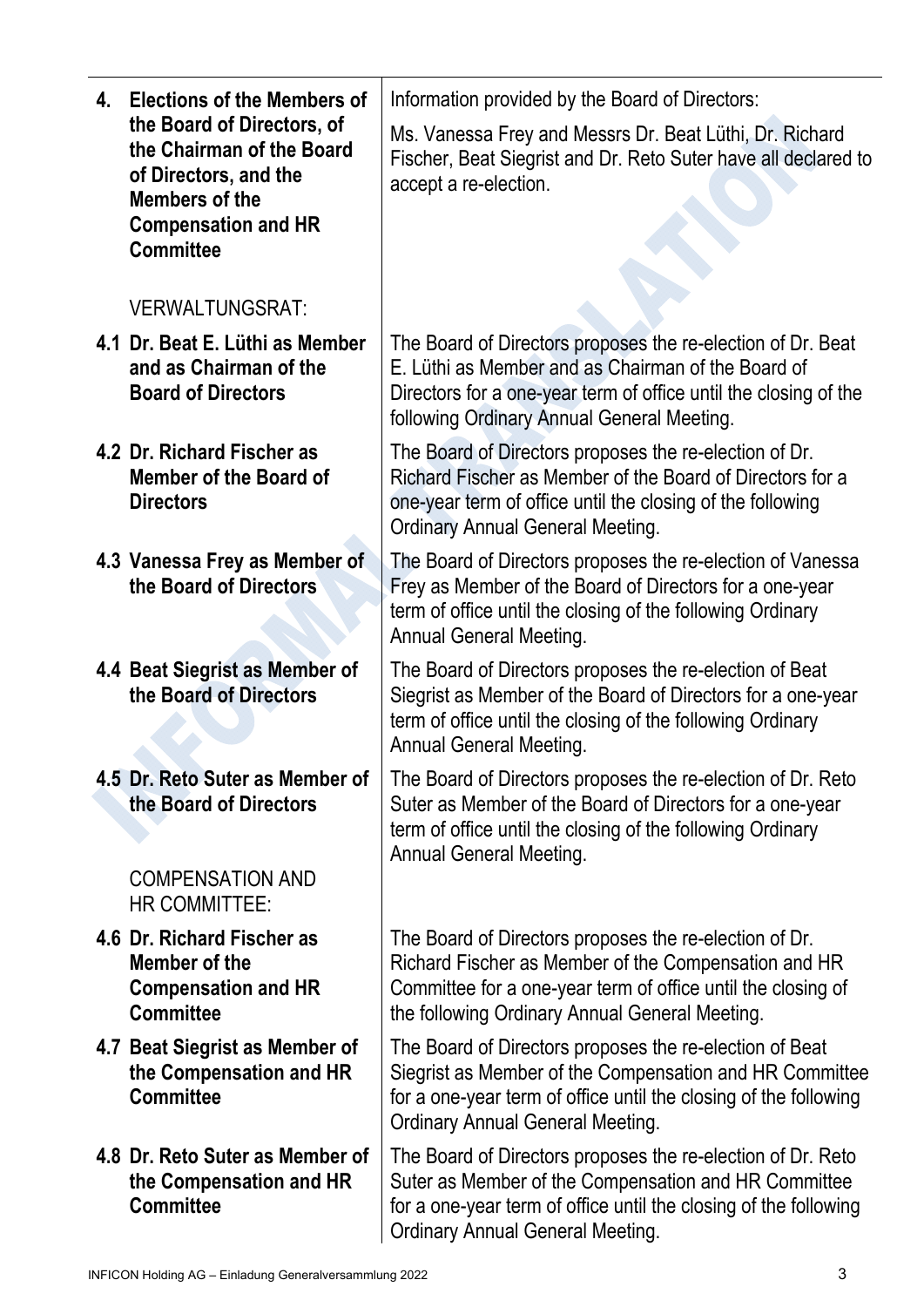|    | Notice of the Board:                                                                             | The Board of Directors appoints Beat Siegrist as Chairman of<br>the Compensation and HR Committee, subject to his election<br>as Member of the Board of Directors and as Member of the<br>Compensation and HR Committee.                                                                                                                                                                                                                                                  |
|----|--------------------------------------------------------------------------------------------------|---------------------------------------------------------------------------------------------------------------------------------------------------------------------------------------------------------------------------------------------------------------------------------------------------------------------------------------------------------------------------------------------------------------------------------------------------------------------------|
| 5. | <b>Election of the Independent</b><br><b>Proxy Holder</b>                                        | The Board of Directors proposes to elect Baur Hürlimann<br>AG, Bahnhofplatz 9, 8021 Zürich, for a one-year term of<br>office until the closing of the following Ordinary Annual<br>General Meeting as Independent Proxy Holder.                                                                                                                                                                                                                                           |
| 6. | <b>Election of Auditors</b>                                                                      | The Board of Directors proposes to re-elect KPMG, Zurich,<br>for a one-year term of office until the closing of the following<br>Ordinary Annual General Meeting as Auditors.                                                                                                                                                                                                                                                                                             |
| 7. | <b>Consultative Vote on the</b><br><b>Remuneration Report for</b><br>2021                        | The Board of Directors proposes to accept the Remuneration<br>Report for 2021 in a consultative vote.                                                                                                                                                                                                                                                                                                                                                                     |
| 8. | Approval of the<br><b>Compensation for the Board</b><br>of Directors                             | Information provided by the Board of Directors:<br>The compensation for the Members of the Board of Directors<br>consists of a fixed, yearly cash element which makes up 2/3<br>of the total compensation and a defined share allotment<br>which makes up 1/3 of the total compensation. The shares<br>are subject to a three-year blocking period. The total amount<br>of the compensation is proposed to the Annual General<br>Meeting for the upcoming term of office. |
|    | Proposal: Approval of the<br>compensation for the<br>members of the Board of<br><b>Directors</b> | The Board of Directors proposes the approval of the<br>compensation to the Members of the Board of Directors for<br>the upcoming term of office (March 31, 2022 until the closing<br>of the following Ordinary Annual General Meeting) in the<br>maximum amount of CHF 800,000 (including social security).<br>2/3 thereof are to be paid in cash, 1/3 in INFICON shares.                                                                                                 |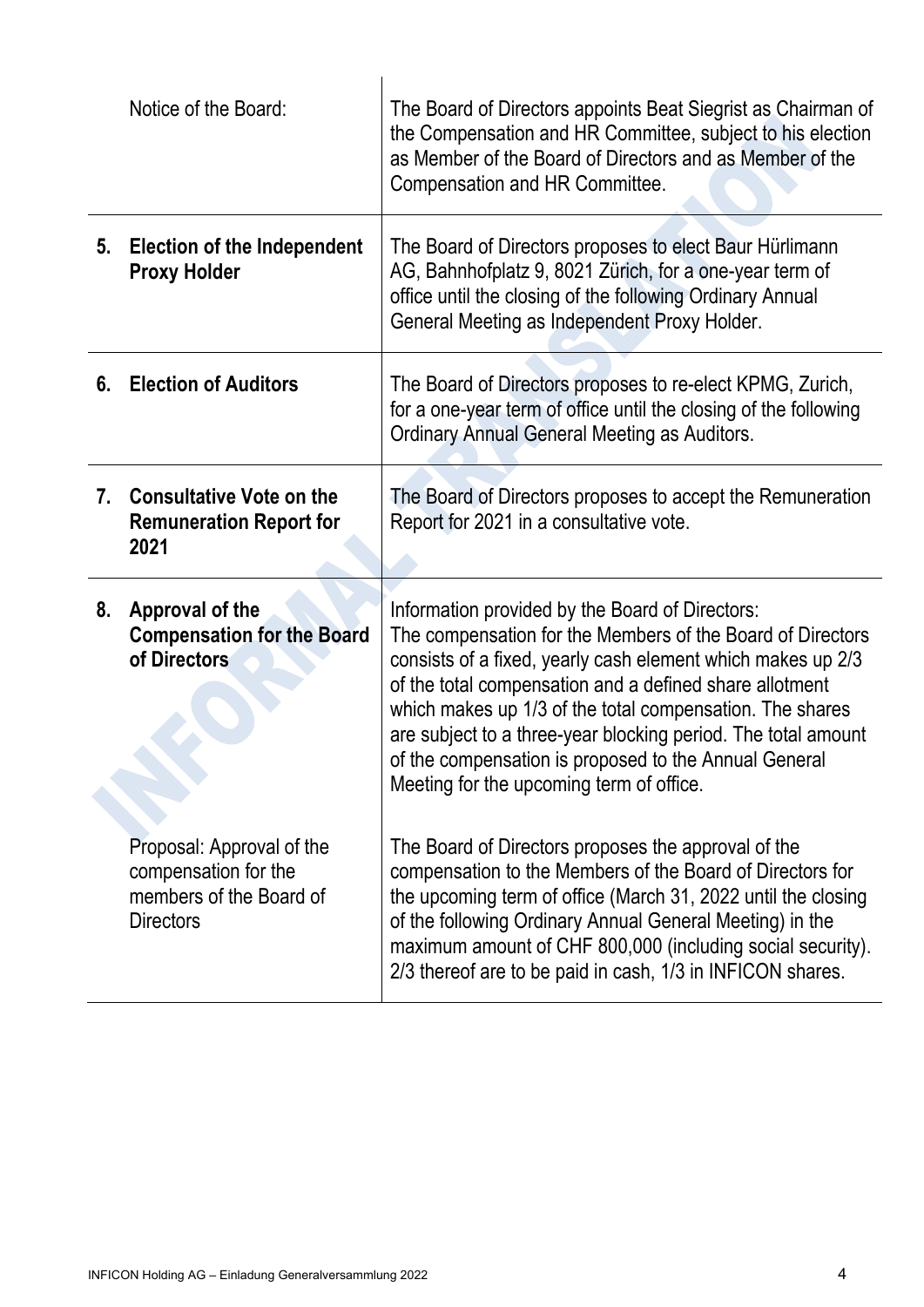| Approval of the<br>9.<br><b>Compensation for the</b><br><b>Members of the Group</b><br><b>Management</b> | Information provided by the Board of Directors:<br>The compensation for the Members of Group Management<br>consists of a fixed base compensation to be paid in cash<br>(including fringe benefits), a variable, performance-related<br>compensation element, and long-term compensation<br>elements.                                                                                                                                                                                                                                                                                                                                                                                                                    |
|----------------------------------------------------------------------------------------------------------|-------------------------------------------------------------------------------------------------------------------------------------------------------------------------------------------------------------------------------------------------------------------------------------------------------------------------------------------------------------------------------------------------------------------------------------------------------------------------------------------------------------------------------------------------------------------------------------------------------------------------------------------------------------------------------------------------------------------------|
|                                                                                                          | This year's ordinary Annual General Meeting will therefore<br>decide on the following compensation elements for the<br>Members of Group Management for the period starting July 1,<br>2022 until June 30, 2023: a total fixed base compensation for<br>the Members of Group Management in the maximum amount<br>of CHF 800,000 as well as a forward-looking, performance-<br>based, variable compensation for the fiscal year 2022.                                                                                                                                                                                                                                                                                     |
|                                                                                                          | 50% of the total variable, performance-based compensation is<br>to be paid in cash and 50% INFICON shares, which are<br>subject to a three-year blocking period. The average share<br>price of the fifth day following the Annual General Meeting will<br>serve as calculation base to establish the number of INFICON<br>shares.                                                                                                                                                                                                                                                                                                                                                                                       |
|                                                                                                          | The variable compensation is capped at the maximum of<br>200% of the fixed compensation for the fiscal year 2022 and<br>will also be submitted for approval.                                                                                                                                                                                                                                                                                                                                                                                                                                                                                                                                                            |
| Proposal: Approval of the total<br>compensation for the Members of<br>the Group Management               | The Board of Directors proposes the approval of the total<br>compensation for the Members of the Group Management for<br>the current fiscal year in the unchanged maximum amount of<br>CHF 3,500,000.                                                                                                                                                                                                                                                                                                                                                                                                                                                                                                                   |
| <b>Explanatory remark</b>                                                                                | The amount of CHF 3,500,000 is approximately comprised as<br>follows:<br>The yearly fixed compensation in the amount of CHF<br>800,000 for the period starting July 1, 2022 until June 30,<br>2023;<br>The variable performance-related compensation in the<br>$\bullet$<br>maximum amount of CHF 1,400,000;<br>An additional reserve amounting to CHF 1,300,000<br>$\bullet$<br>comprising<br>$\circ$ An amount of CHF 500,000 reserved for the potential<br>event of further members being added to the Group<br>Management;<br>$\circ$ An amount of CHF 500,000 reserved for potential<br>disadvantage compensation;<br>$\circ$ Social security and pension scheme payments in the<br>maximum amount of CHF 300,000. |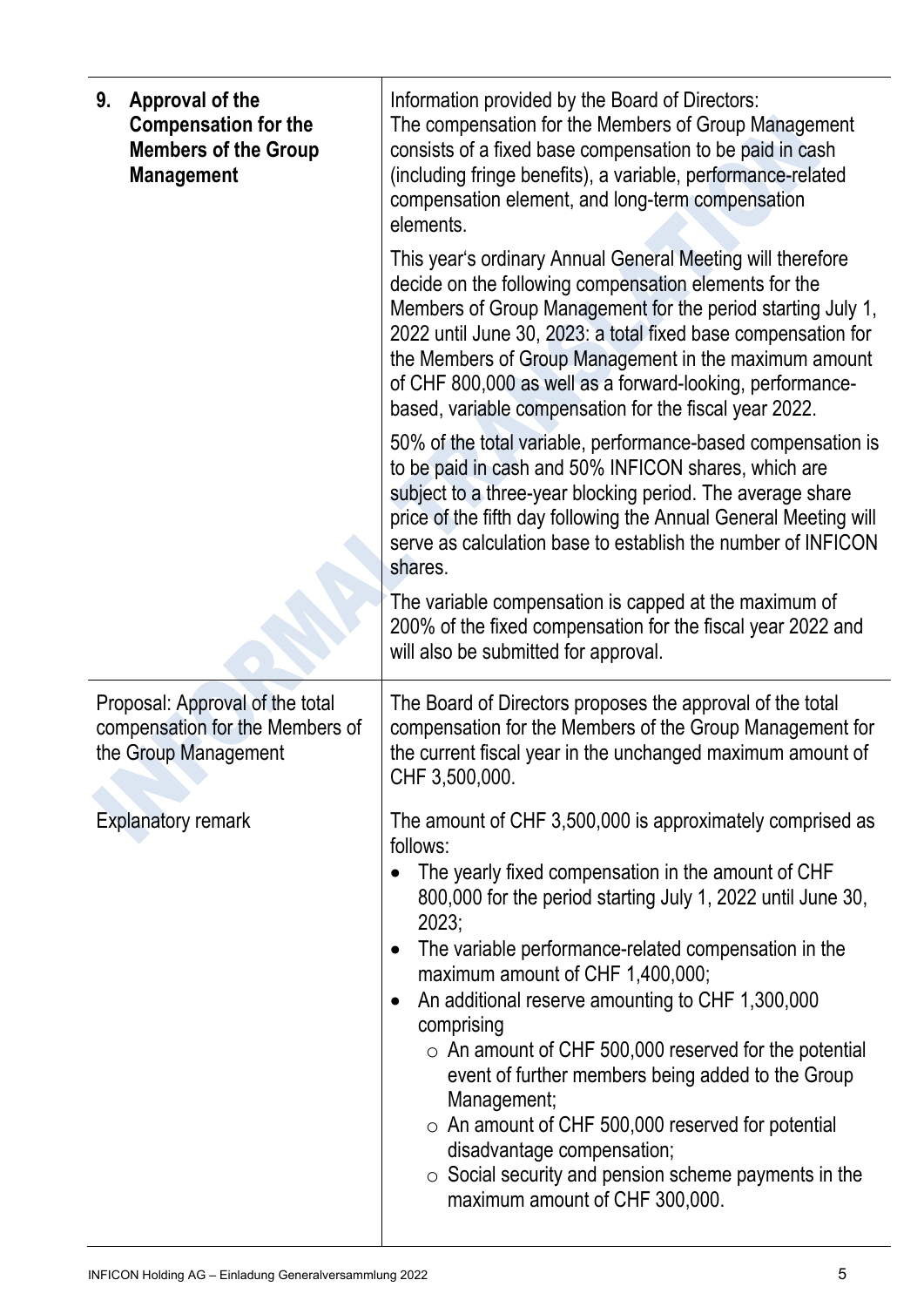### **DOCUMENTS AND ADMINISTRATIVE INSTRUCTIONS**

| <b>Documentation</b>                          | The Annual Report 2021 (including the Management Report,<br>the Annual Financial Statements, the Consolidated Financial<br>Statements) and the Compensation Report as well as the<br>original reports of the Group and Company Auditors are<br>available for inspection by the Shareholders as from March 4,<br>2022 at the registered offices of the Company at Hintergasse<br>15B, 7310 Bad Ragaz, Switzerland. The Annual Report 2021<br>can be downloaded from the Investors section of the INFICON<br>website, under www.inficon.com or at<br>https://ir.inficon.com/financial-results-and-presentations/.                                                                                                                                                                                                                                                         |
|-----------------------------------------------|-------------------------------------------------------------------------------------------------------------------------------------------------------------------------------------------------------------------------------------------------------------------------------------------------------------------------------------------------------------------------------------------------------------------------------------------------------------------------------------------------------------------------------------------------------------------------------------------------------------------------------------------------------------------------------------------------------------------------------------------------------------------------------------------------------------------------------------------------------------------------|
| <b>Casting votes</b>                          | Shareholders with voting rights, who are recorded in the share<br>register on March 21, 2022, will receive an invitation to the<br>Annual General Meeting of Shareholders together with the<br>items on the agenda and the proposals by the Board of<br>Directors, a proxy waiver including an instruction form, and a<br>reply envelope, together with the login to submit voting<br>instructions electronically. Casting votes is only possible by<br>instruction of the independent proxy holder. A personal<br>attendance at the Annual General Meeting is not possible.<br>Shareholders are asked to return their application card<br>immediately. The share register will close on March 28, 2022 at<br>5:00 p.m. CET.<br>Registered shareholders who sell their shares prior to the<br>Annual General Meeting of Shareholders are no longer entitled<br>to vote. |
| <b>Representation / Proxy</b>                 | Shareholders can only be represented by the independent<br>proxy holder Baur Hürlimann AG, Bahnhofplatz 9, 8021 Zürich.<br>A personal attendance at the meeting is not possible.                                                                                                                                                                                                                                                                                                                                                                                                                                                                                                                                                                                                                                                                                        |
| How to submit voting<br>instructions by post: | The completed instruction form may be sent to INFICON<br>Holding AG, c/o Devigus Shareholder Services, Birkenstrasse<br>47, 6343 Rotkreuz, using the enclosed return envelope.<br>Together with granting proxy to the independent proxy holder,<br>you can issue written instructions for the purpose of casting<br>votes. In the absence of voting instructions, the independent<br>proxy holder will support the proposals of the Board of<br>Directors. This also applies to new motions or to items on the<br>agenda which are rephrased during the Annual General<br>Meeting.                                                                                                                                                                                                                                                                                      |